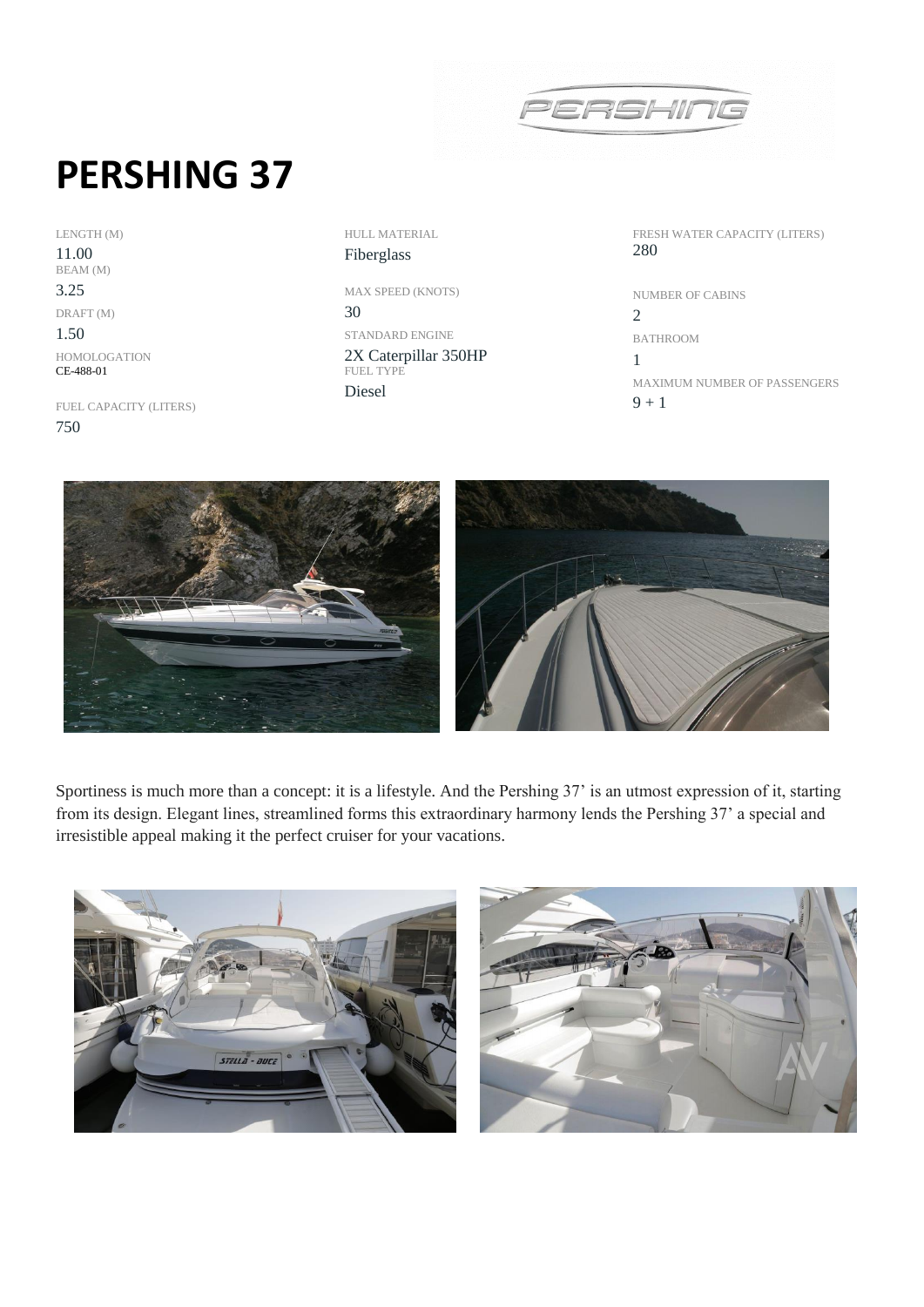

|                             | PRICE LIST     |             |         |  |
|-----------------------------|----------------|-------------|---------|--|
|                             | 1 DAY          | 3 DAYS      | 1 WEEK  |  |
| <b>JUNE &amp; SEPTEMBER</b> | 900 $\epsilon$ | 2.595€      | 5.795 € |  |
| JULY & AUGUST               | $1.100 \in$    | 3.170 $\in$ | 7.085   |  |
| <b>REST OF THE YEAR</b>     | 750€           | 2.160€      | 4.830€  |  |



## **FEATURES**

- Radio- CD player
- hydraulic gangway
- Mainsail
- Stern thruster
- sundeck bow
- Stove
- Fridge
- Water Deposit
- Stern Solarium
- GPS Plotter
- Stabilizers
- Electric anchor winch
- Freezer
- Slide
- Snorkel
- Outdoor shower
- Swimming ladder
- Bathing platform
- Flat screen
- Convertible living room
- Double staterooms
- Assistant
- Bimini Top
- Compass